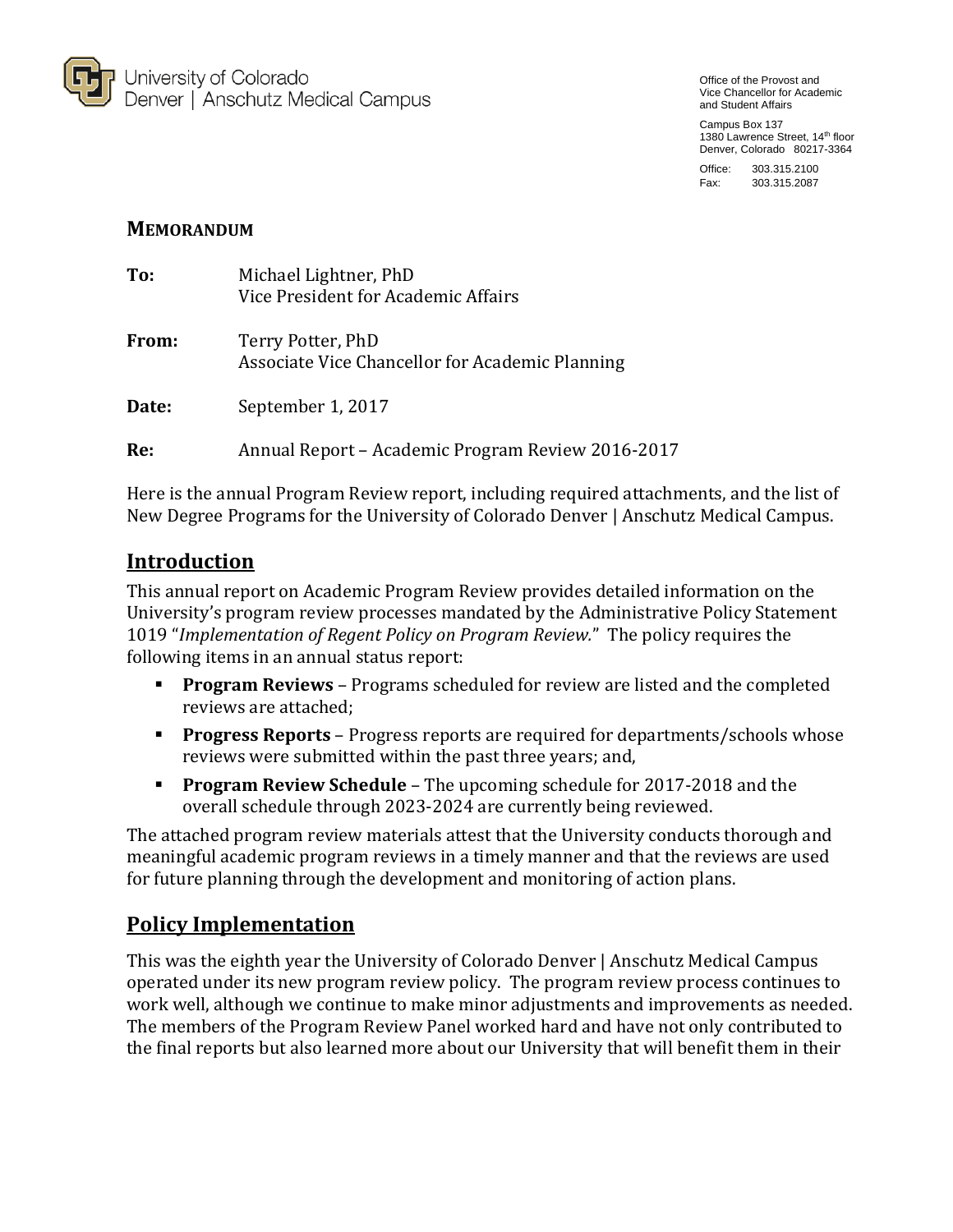home departments, as well as facilitate communication and collaboration across the University. We remain committed to the program review process which seeks to strengthen the University's educational, research, and service activities.

## **Program Review Reports 2016-2017**

Graduate School Cancer Biology PhD

School of Medicine Emergency Medicine Ophthalmology Pathology Radiology

Centers and Institutes Center for Children's Surgery Linda Crnic Institute for Down Syndrome

# **Progress Reports 2017**

Departments and units that are reviewed formulate action plans and are required to submit progress reports for the next three years following the review. Copies of the progress reports for the following are attached, unless noted otherwise.

Business School College of Architecture and Planning College of Arts and Media College of Engineering and Applied Science College of Liberal Arts and Sciences Anthropology Chemistry Communication Economics English Ethnic Studies Geography and Environmental Sciences Health and Behavioral Sciences History Humanities and Social Sciences MS Integrated Sciences MS Integrative Biology Mathematical and Statistical Sciences, including the Center for Computational Mathematics and the Center for Computational and Mathematical Biology Modern Languages Philosophy Political Science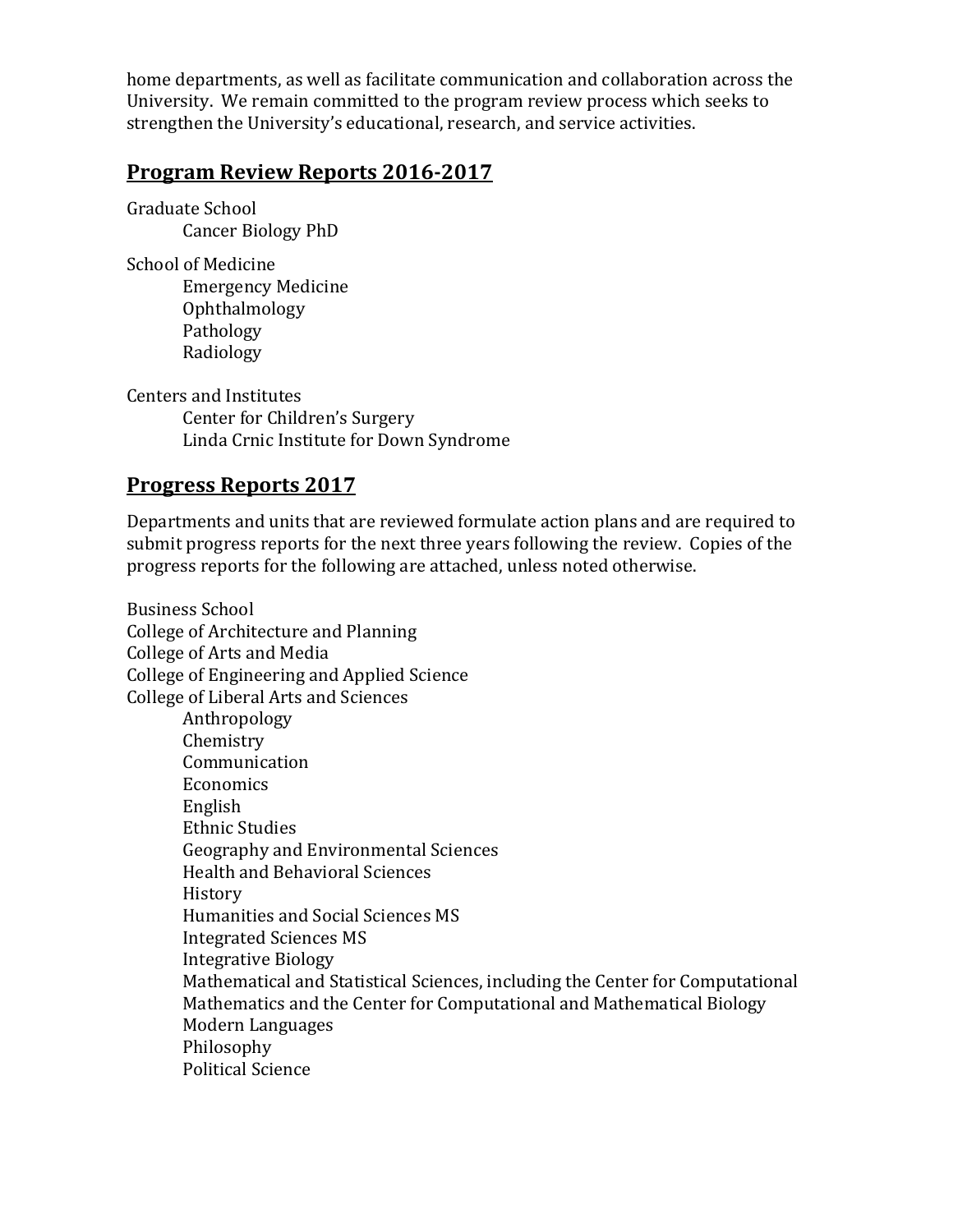Psychology Sociology

Colorado School of Public Health

Community and Behavioral Health

Environmental and Occupational Health

Health Systems, Management and Policy

Graduate School

Cell Biology, Stem Cells, and Development PhD Computational Bioscience PhD Human Medical Genetics and Genomics PhD Molecular Biology PhD

Neuroscience PhD

School of Medicine

Medicine Neurosurgery **Orthopedics** Pediatrics Physical Medicine and Rehabilitation Physiology and Biophysics Surgery Skaggs School of Pharmacy and Pharmaceutical Sciences Centers and Institutes Center for Public Health Practice Centers for American Indian and Alaska Native Health

Gates Center for Regenerative Medicine and Stem Cell Biology

# **Program Review Schedule for 2017-2018**

Programs scheduled for review in 2017-2018 are currently being reviewed. An updated schedule will be provided as soon as possible. The attached schedule is current as of 2016-2017.

Attachments:

- 1. List of New Programs or Discontinuances
- 2. Schedule of Upcoming Academic Program Reviews
- 3. Academic Program Review Reports Completed in 2016-2017
	- a. Graduate School
		- Cancer Biology PhD
		- b. School of Medicine
			- Emergency Medicine
			- Ophthalmology Pathology
			- Radiology
	- c. Centers and Institutes Center for Children's Surgery Linda Crnic Institute for Down Syndrome
- 4. Academic Program Review Progress Reports
	- a. Business School
		- b. College of Architecture and Planning
		- c. College of Arts and Media
		- d. College of Engineering and Applied Science
		- e. College of Liberal Arts and Sciences
			- Anthropology Chemistry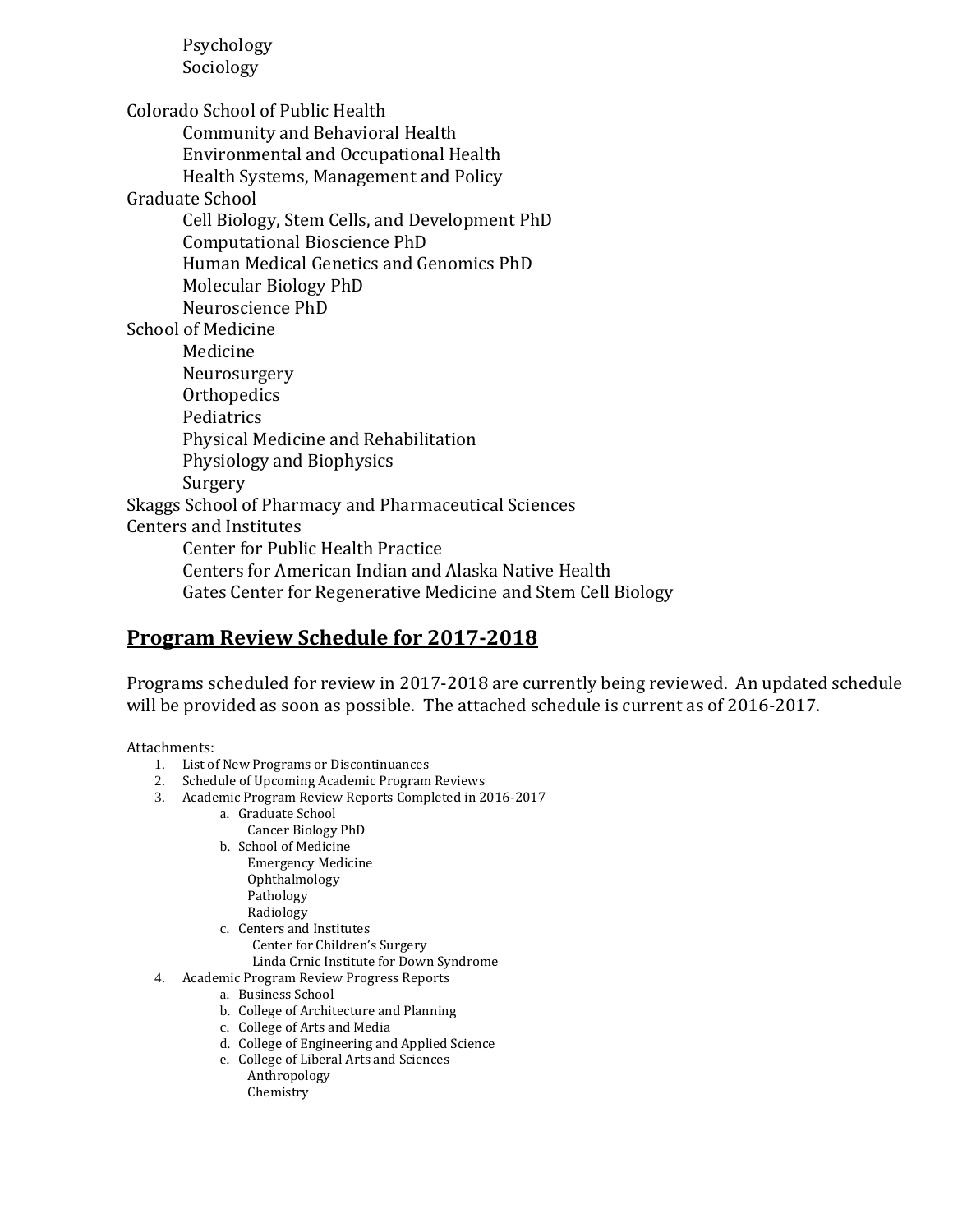Communication English Ethnic Studies Geography and Environmental Sciences Health and Behavioral Sciences History Humanities and Social Sciences MS Integrated Sciences MS Integrative Biology Mathematical and Statistical Sciences, including the Center for Computational Mathematics and the Center for Computational and Mathematical Biology Modern Languages Philosophy Political Science Psychology Sociology f. Colorado School of Public Health Community and Behavioral Health

Environmental and Occupational Health Health Systems, Management and Policy g. Graduate School

Cell Biology, Stem Cells, and Development PhD Computational Bioscience PhD Human Medical Genetics and Genomics PhD Molecular Biology PhD Neuroscience PhD

h. School of Medicine

- Medicine Neurosurgery **Orthopedics** Pediatrics Physical Medicine and Rehabilitation Physiology and Biophysics Surgery
- i. Skaggs School of Pharmacy and Pharmaceutical Sciences
- j. Centers and Institutes Center for Public Health Practice Centers for American Indian and Alaska Native Health Gates Center for Regenerative Medicine and Stem Cell Biology

#### CC with all Attachments:

Provost and Executive Vice Chancellor for Academic and Student Affairs Roderick Nairn

#### CC with Attachments 1 and 2:

Chancellor Donald M. Elliman, Jr. Chancellor Dorothy A. Horrell Dean Ralph Altiere Dean Rohan Christie-David Dean Nan Ellin Dean David Engelke Interim Dean Stephen Gedney Dean Pamela Jansma Dean Rebecca Kantor Dean Laurence Kaptain Dean Denise Kassebaum Interim Dean Mary Krugman Interim Dean Elaine Morrato Dean John J. Reilly, Jr. Assistant Vice Chancellor Christine Stroup-Benham Dean Paul Teske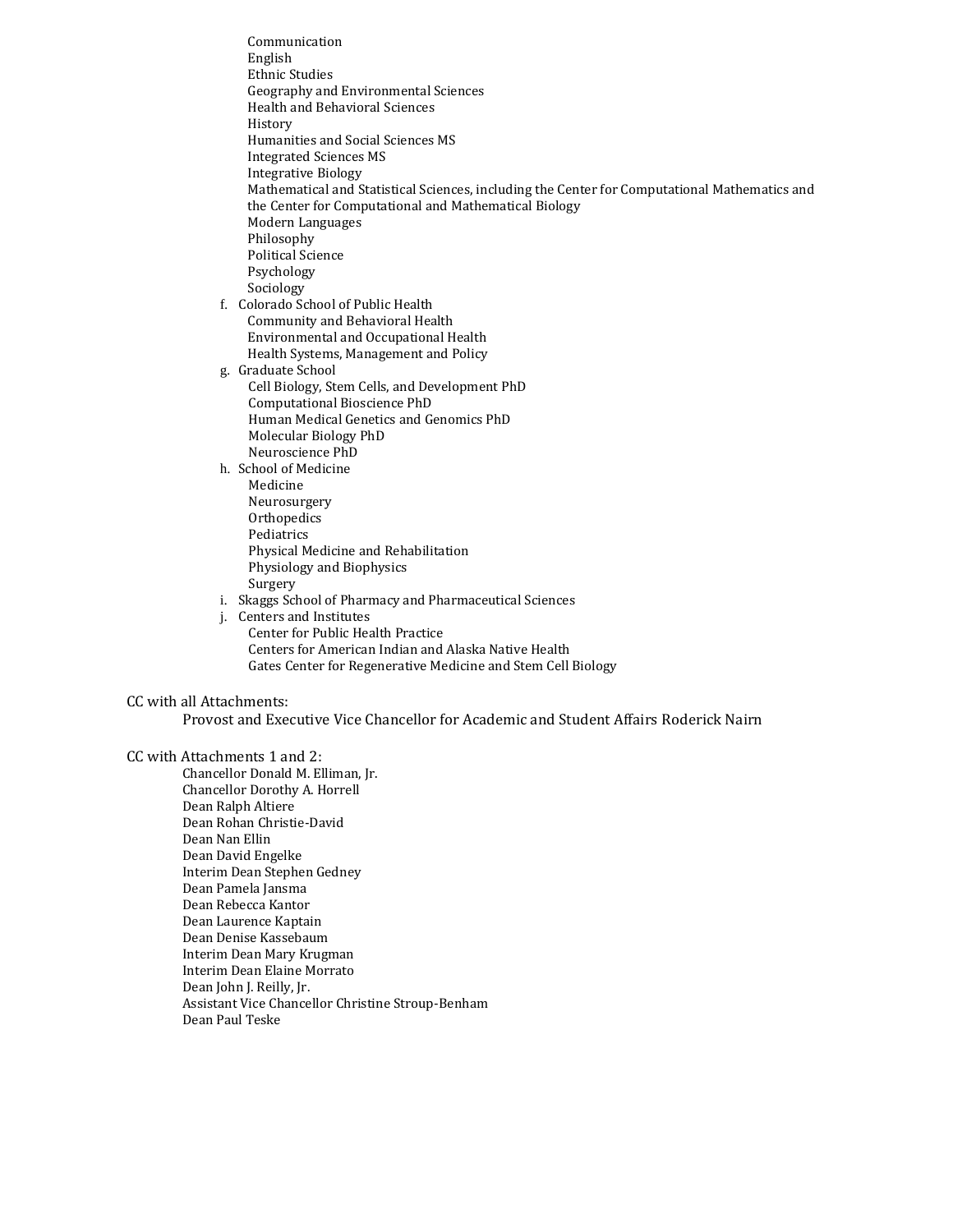

# **NEW DEGREE PROGRAMS, RESTRUCTURING, DEVELOPING OR PROGRAM ELIMINATIONS FOR AY 2017‐18 AND BEYOND**

## **New Program Proposals Planned for Submission in 2017‐18**

Biochemistry BS (track conversion) Health Economics MS and PhD Personalized Medicine MS

## **New Program Proposals for submission in 2018‐19 and Beyond**

None at this time

## **Degree Program Eliminations**

School Psychology EdS Cognitive Science PhD Physical Therapy MS